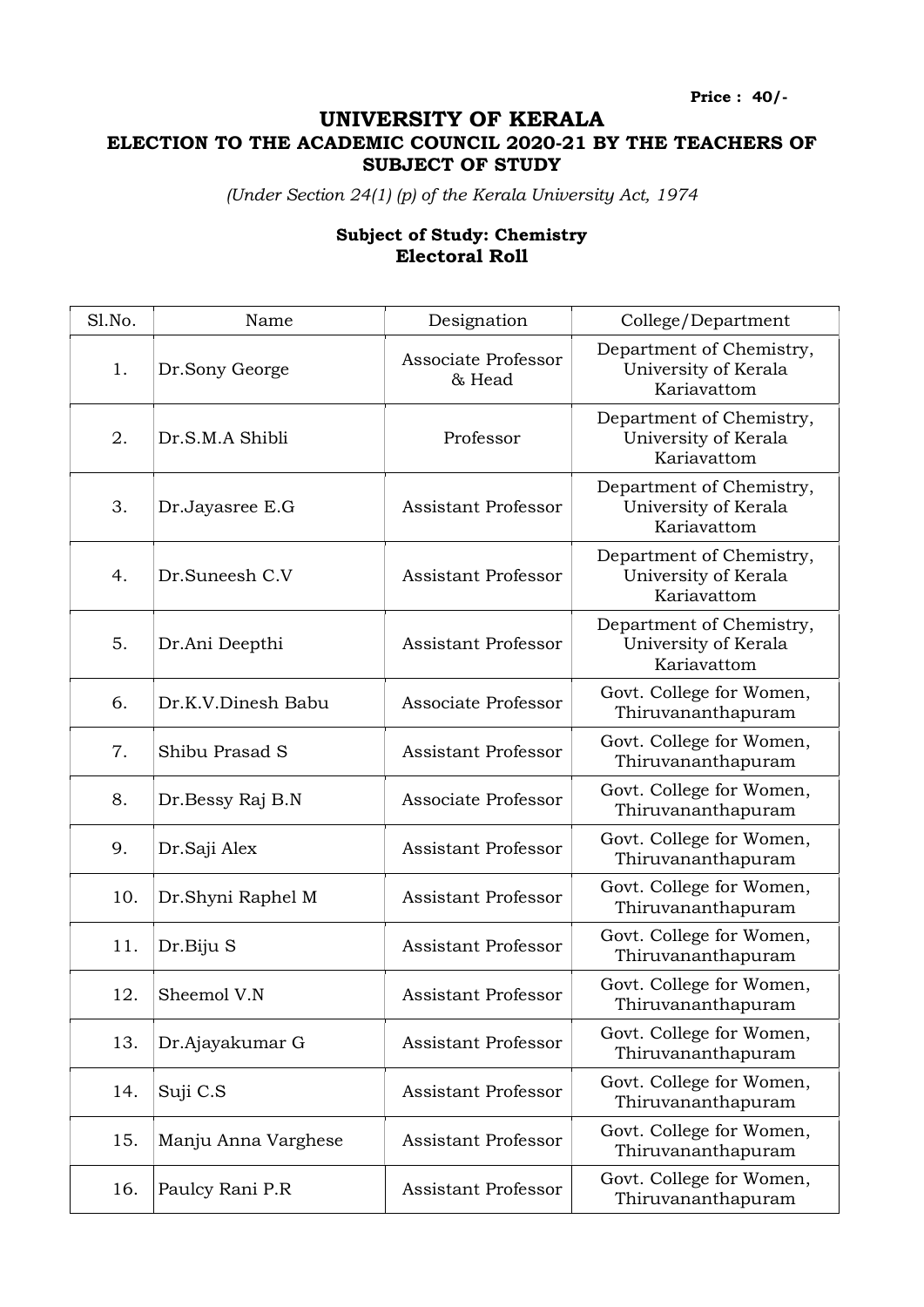| 17. | Dr.Sajithra C.V         | <b>Assistant Professor</b> | Govt. College for Women,<br>Thiruvananthapuram  |
|-----|-------------------------|----------------------------|-------------------------------------------------|
| 18. | Dr.Ratheesh K           | <b>Assistant Professor</b> | Govt. College for Women,<br>Thiruvananthapuram  |
| 19. | Dr.Santhosh Kumar D     | Associate Professor        | Govt.Arts College,<br>Thiruvananthapuram        |
| 20. | Dr.Alan Sheeja D.B      | <b>Assistant Professor</b> | Govt.Arts College,<br>Thiruvananthapuram        |
| 21. | Ajith Prasad K          | <b>Assistant Professor</b> | Govt.Arts College,<br>Thiruvananthapuram        |
| 22. | Dr.Biju S               | <b>Assistant Professor</b> | Govt.Arts College,<br>Thiruvananthapuram        |
| 23. | Dr.Vishnu V.S           | <b>Assistant Professor</b> | Govt.Arts College,<br>Thiruvananthapuram        |
| 24. | Sindhu. T. K            | Associate Professor        | <b>University College</b><br>Thiruvananthapuram |
| 25. | Lekha. V. S             | <b>Assistant Professor</b> | University College<br>Thiruvananthapuram        |
| 26. | G. Ambadas              | Associate Professor        | University College<br>Thiruvananthapuram        |
| 27. | Dr. Viju Kumar. V. G    | <b>Assistant Professor</b> | University College<br>Thiruvananthapuram        |
| 28. | Dr. P. G. Radhakrishnan | <b>Assistant Professor</b> | University College<br>Thiruvananthapuram        |
| 29. | Syamchand. S. S.        | <b>Assistant Professor</b> | <b>University College</b><br>Thiruvananthapuram |
| 30. | Shiny. P. Laila         | <b>Assistant Professor</b> | University College<br>Thiruvananthapuram        |
| 31. | Dr. Rajesh. K           | <b>Assistant Professor</b> | University College<br>Thiruvananthapuram        |
| 32. | Vidya. V. G             | <b>Assistant Professor</b> | University College<br>Thiruvananthapuram        |
| 33. | Subha. S. Kumar         | <b>Assistant Professor</b> | University College<br>Thiruvananthapuram        |
| 34. | Sherin. G. Thomas       | <b>Assistant Professor</b> | University College<br>Thiruvananthapuram        |
| 35. | Asif A                  | <b>Assistant Professor</b> | University College<br>Thiruvananthapuram        |
| 36. | Prakash G.T             | <b>Assistant Professor</b> | University College<br>Thiruvananthapuram        |
| 37. | Sabitha Mohan           | <b>Assistant Professor</b> | University College<br>Thiruvananthapuram        |
| 38. | Resmi V. Kumar          | <b>Assistant Professor</b> | University College<br>Thiruvananthapuram        |
| 39. | Dr.Santhosh S           | Associate Professor        | Govt. College, Kariavattom                      |
| 40. | Lekshmy R.K             | Assistant Professor        | Govt. College, Kariavattom                      |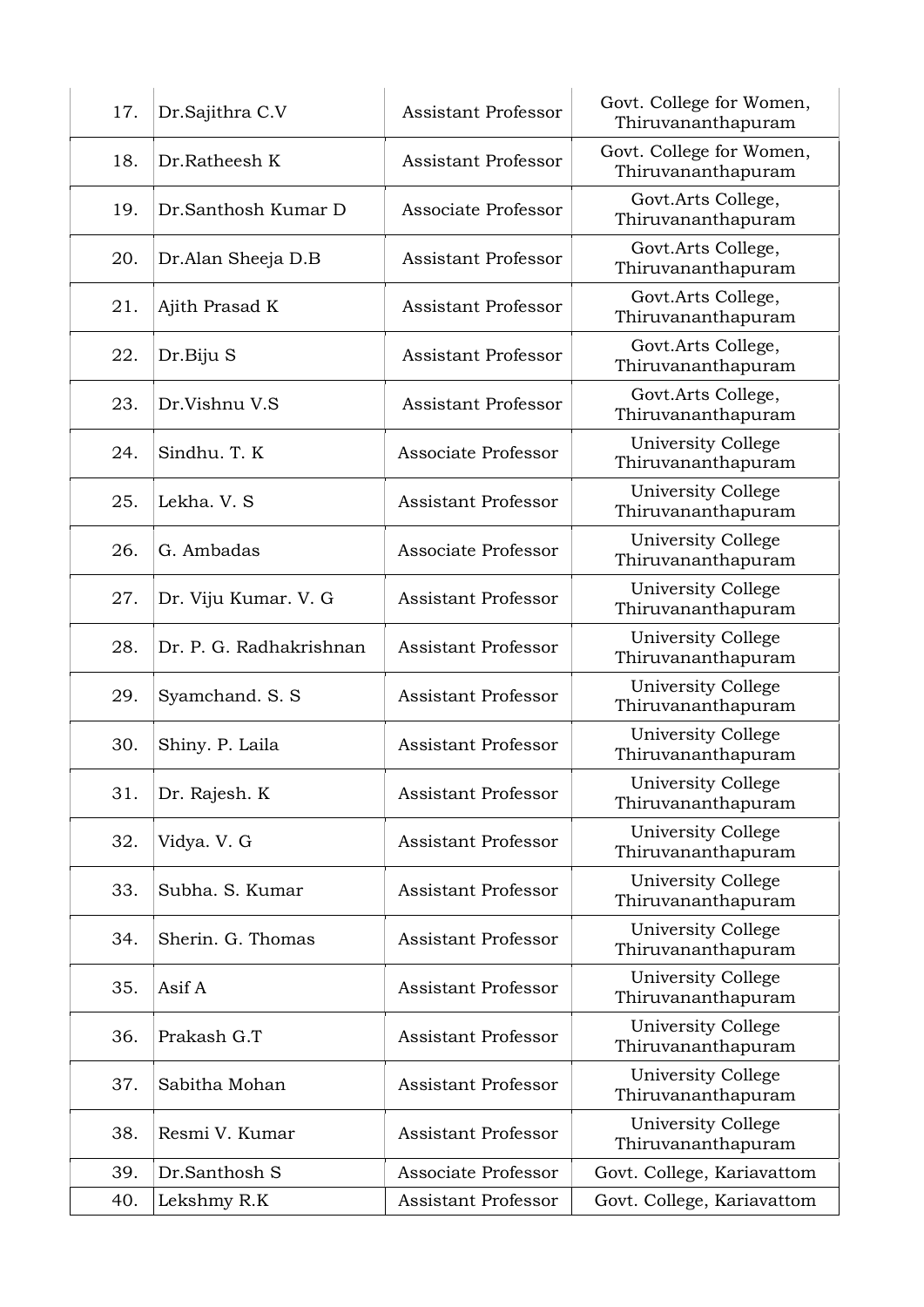| 41. | G.Sreekala              | <b>Assistant Professor</b> | Govt. College, Kariavattom                              |
|-----|-------------------------|----------------------------|---------------------------------------------------------|
| 42. | Dr.Bijitha V            | <b>Assistant Professor</b> | Govt. College, Kariavattom                              |
| 43. | Asha S                  | <b>Assistant Professor</b> | Govt. College, Kariavattom                              |
| 44. | Dr.Vinayakan M.V        | <b>Assistant Professor</b> | Govt. College, Kariavattom                              |
| 45. | Dr.Sudheer B            | <b>Assistant Professor</b> | Govt. College, Kariavattom                              |
| 46. | Gayathri S.G            | <b>Assistant Professor</b> | Govt Arts & Science College,<br>Kulathur, Neyyattinkara |
| 47. | Dr. Sunita Kurur        | <b>Assistant Professor</b> | All Saints College<br>Thiruvananthapuram                |
| 48. | Dr. Sindhu Yesodharan   | <b>Assistant Professor</b> | All Saints College<br>Thiruvananthapuram                |
| 49. | Dr. Siji V.L            | <b>Assistant Professor</b> | All Saints College<br>Thiruvananthapuram                |
| 50. | Dr. Beena Kumari K S    | <b>Assistant Professor</b> | All Saints College<br>Thiruvananthapuram                |
| 51. | Dr. Margrette Leena V   | <b>Assistant Professor</b> | All Saints College<br>Thiruvananthapuram                |
| 52. | Dr. Divya S R           | <b>Assistant Professor</b> | All Saints College<br>Thiruvananthapuram                |
| 53. | Dr. Cinthya Christopher | <b>Assistant Professor</b> | All Saints College<br>Thiruvananthapuram                |
| 54. | Dr. Nisha KK            | <b>Assistant Professor</b> | All Saints College<br>Thiruvananthapuram                |
| 55. | Dr. Sr. Shaina T. J     | <b>Assistant Professor</b> | All Saints College<br>Thiruvananthapuram                |
| 56. | Dr. Dhanalekshmy. T.G   | <b>Assistant Professor</b> | All Saints College<br>Thiruvananthapuram                |
| 57. | Edna Richard            | <b>Assistant Professor</b> | St.Xavier's College,<br>Thumba                          |
| 58. | Dr.Divya Thomas         | <b>Assistant Professor</b> | St.Xavier's College,<br>Thumba                          |
| 59. | Dr.Biju Joy             | <b>Assistant Professor</b> | St.Xavier's College,<br>Thumba                          |
| 60. | Dr. M. Sujatha          | Associate Professor        | HHMSPB NSS College for<br>Women, Neeramankara           |
| 61. | Dr. Rajalekshmy. S      | <b>Assistant Professor</b> | HHMSPB NSS College for<br>Women, Neeramankara           |
| 62. | Dr. Priya A Nair        | <b>Assistant Professor</b> | HHMSPB NSS College for<br>Women, Neeramankara           |
| 63. | Dr.Sikha T.S            | <b>Assistant Professor</b> | Mahatma Gandhi College,<br>Thiruvananthapuram           |
| 64. | Dr.Simi C.K             | <b>Assistant Professor</b> | Mahatma Gandhi College,<br>Thiruvananthapuram           |
| 65. | Dr.Resmi Reghunandan    | <b>Assistant Professor</b> | Mahatma Gandhi College,<br>Thiruvananthapuram           |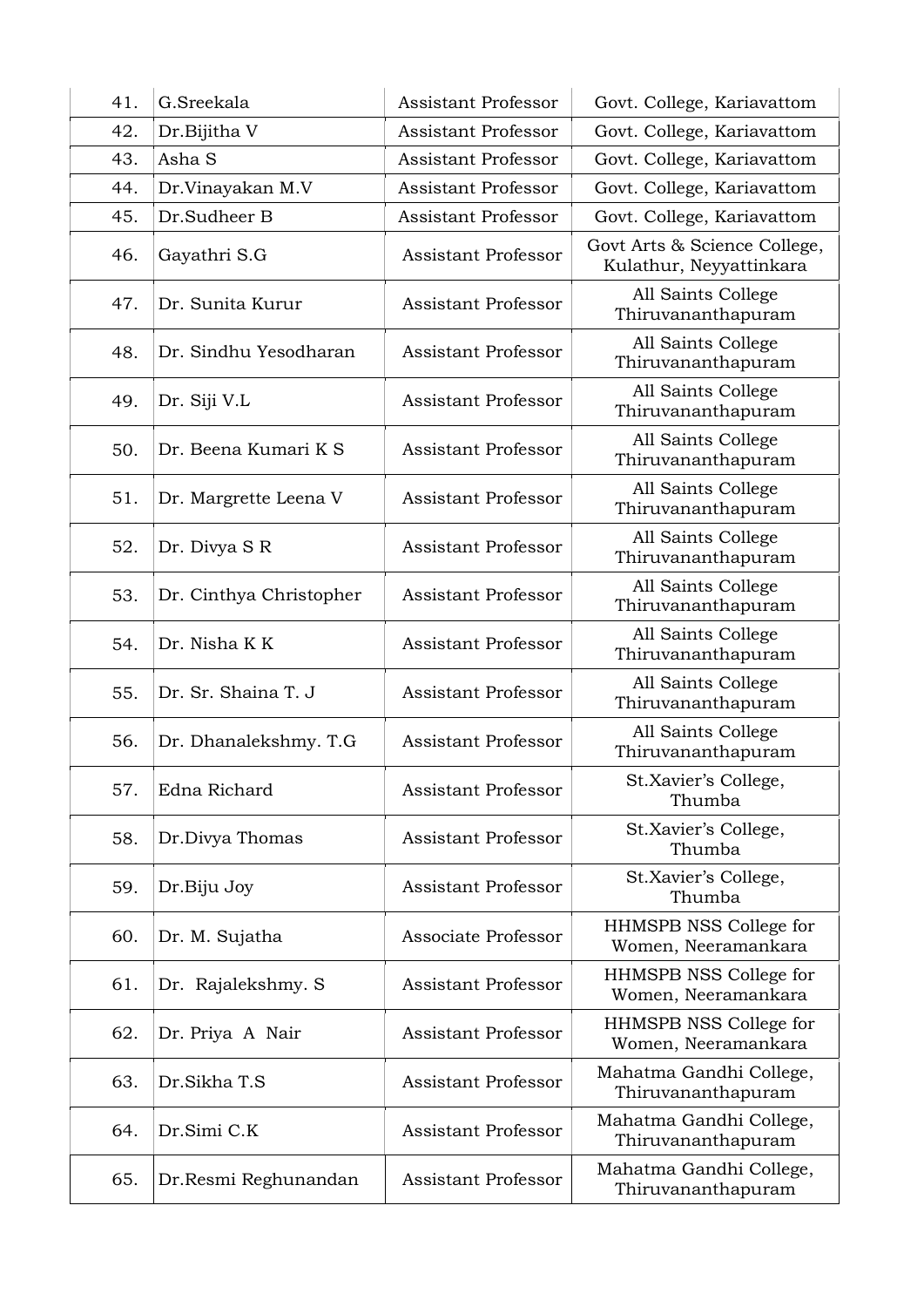| 66. | Dr.P.S.Hema                | <b>Assistant Professor</b> | Mahatma Gandhi College,<br>Thiruvananthapuram             |
|-----|----------------------------|----------------------------|-----------------------------------------------------------|
| 67. | Dr.Bindu P.Nair            | <b>Assistant Professor</b> | Mahatma Gandhi College,<br>Thiruvananthapuram             |
| 68. | Dr.Resmi V.G               | <b>Assistant Professor</b> | Mahatma Gandhi College,<br>Thiruvananthapuram             |
| 69. | Dr.Rahul S                 | Assistant Professor        | Mahatma Gandhi College,<br>Thiruvananthapuram             |
| 70. | Dr.Dhanya V.S              | <b>Assistant Professor</b> | Mahatma Gandhi College,<br>Thiruvananthapuram             |
| 71. | Suma.P.Oommen              | Associate Professor        | Mar Ivanios College,<br>Nalanchira,<br>Thiruvananthapuram |
| 72. | Dr. Suju. C. Joseph        | <b>Assistant Professor</b> | Mar Ivanios College,<br>Nalanchira,<br>Thiruvananthapuram |
| 73. | Dr. Suja Mathai            | <b>Assistant Professor</b> | Mar Ivanios College,<br>Nalanchira,<br>Thiruvananthapuram |
| 74. | Dr.Selwin Joseyphus R      | <b>Assistant Professor</b> | Mar Ivanios College,<br>Nalanchira,<br>Thiruvananthapuram |
| 75. | Dr.Sonia Mol Joseph        | <b>Assistant Professor</b> | Mar Ivanios College,<br>Nalanchira,<br>Thiruvananthapuram |
| 76. | Dr.Sajith Kurian           | <b>Assistant Professor</b> | Mar Ivanios College,<br>Nalanchira,<br>Thiruvananthapuram |
| 77. | <b>Binimol Mary Mathew</b> | <b>Assistant Professor</b> | Mar Ivanios College,<br>Nalanchira,<br>Thiruvananthapuram |
| 78. | Joly A                     | Associate Professor        | Sree Narayana College,<br>Sivagiri, Varkala               |
| 79. | Reshmi Jaya Raveendran     | <b>Assistant Professor</b> | Sree Narayana College,<br>Sivagiri, Varkala               |
| 80. | Lija P Lekshmanan          | <b>Assistant Professor</b> | Sree Narayana College,<br>Sivagiri, Varkala               |
| 81. | Ashalatha A                | <b>Assistant Professor</b> | Sree Narayana College,<br>Sivagiri, Varkala               |
| 82. | Shibitha Thampi R S        | <b>Assistant Professor</b> | Sree Narayana College,<br>Sivagiri, Varkala               |
| 83. | Saritha S J                | <b>Assistant Professor</b> | Sree Narayana College,<br>Sivagiri, Varkala               |
| 84. | Reshma                     | <b>Assistant Professor</b> | Sree Narayana College,<br>Sivagiri, Varkala               |
| 85. | Lekshmi S Dharan           | <b>Assistant Professor</b> | Sree Narayana College,<br>Sivagiri, Varkala               |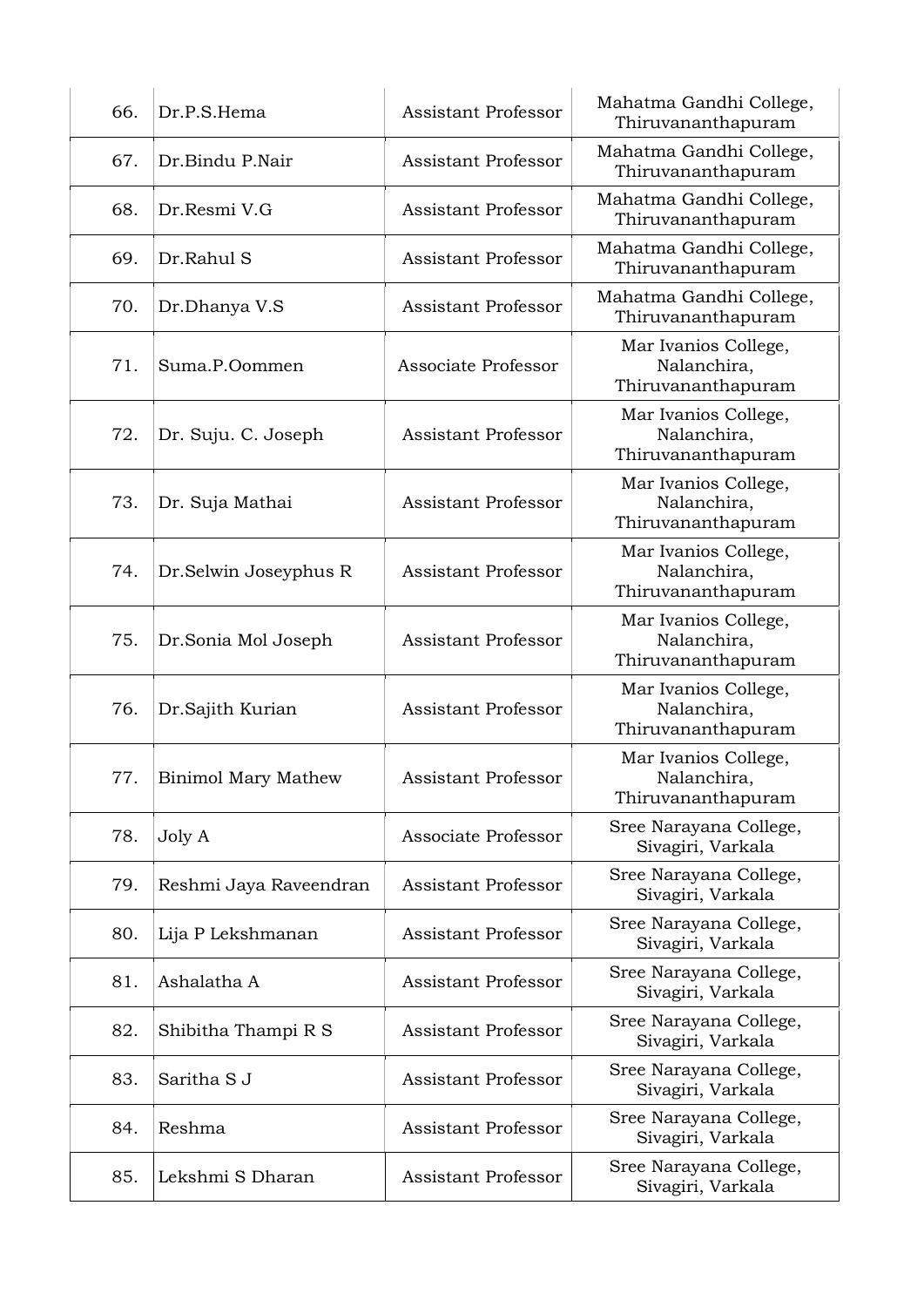| 86.  | Dr. Ambily Chandran     | <b>Assistant Professor</b> | Sree Narayana College,<br>Sivagiri, Varkala                            |
|------|-------------------------|----------------------------|------------------------------------------------------------------------|
| 87.  | Induja P                | <b>Assistant Professor</b> | Sree Narayana College,<br>Sivagiri, Varkala                            |
| 88.  | Aswathy S.P             | Assistant Professor        | Sree Narayana College,<br>Chempazhanthy                                |
| 89.  | Dr.Haripriya Anand M    | <b>Assistant Professor</b> | Sree Narayana College,<br>Chempazhanthy                                |
| 90.  | Sivakala S              | <b>Assistant Professor</b> | Sree Narayana College,<br>Chempazhanthy                                |
| 91.  | Dr.Ambili Raj D.B       | <b>Assistant Professor</b> | Sree Narayana College,<br>Chempazhanthy                                |
| 92.  | Dr.R Biju               | <b>Assistant Professor</b> | Sree Narayana College,<br>Chempazhanthy                                |
| 93.  | Dr. S Suja              | Associate Professor        | Sree Narayana College,<br>Chempazhanthy                                |
| 94.  | Dr.Abhilasha A          | Associate Professor        | Sree Narayana College,<br>Chempazhanthy                                |
| 95.  | Dr.Asha S Kumar         | <b>Assistant Professor</b> | Sree Narayana College,<br>Chempazhanthy                                |
| 96.  | Dr. Ratheesh Kumar V. K | <b>Assistant Professor</b> | VTM NSS College<br>Dhanuvachapuram                                     |
| 97.  | Sreeja T. G             | <b>Assistant Professor</b> | VTM NSS College<br>Dhanuvachapuram                                     |
| 98.  | Dr. Suprabha S          | <b>Assistant Professor</b> | VTM NSS College<br>Dhanuvachapuram                                     |
| 99.  | Dr. Nitha L. P          | Assistant Professor        | VTM NSS College<br>Dhanuvachapuram                                     |
| 100. | Manju M. J              | <b>Assistant Professor</b> | VTM NSS College<br>Dhanuvachapuram                                     |
| 101. | Dr.Maria Starvin.A      | <b>Assistant Professor</b> | Christian College, Kattakkada                                          |
| 102. | Sreepriya R.S           | <b>Assistant Professor</b> | Christian College, Kattakkada                                          |
| 103. | Dr.Josewin B            | <b>Assistant Professor</b> | Christian College, Kattakkada                                          |
| 104. | Dr.L.S Afinisha Deepam  | <b>Assistant Professor</b> | Christian College, Kattakkada                                          |
| 105. | Divya Mohan             | <b>Assistant Professor</b> | Christian College, Kattakkada                                          |
| 106. | Shiji E                 | Assistant Professor        | Christian College, Kattakkada                                          |
| 107. | Dr.S.Faizal             | Associate Professor        | Iqbal college,<br>Peringamala                                          |
| 108. | Dr.C.Mercyraj           |                            | Mannaniya college of Arts &<br>Science, Pangode,<br>Thiruvananthapuram |
| 109. | Dr.Shiji Fazil          |                            | Mannaniya college of Arts &<br>Science, Pangode,<br>Thiruvananthapuram |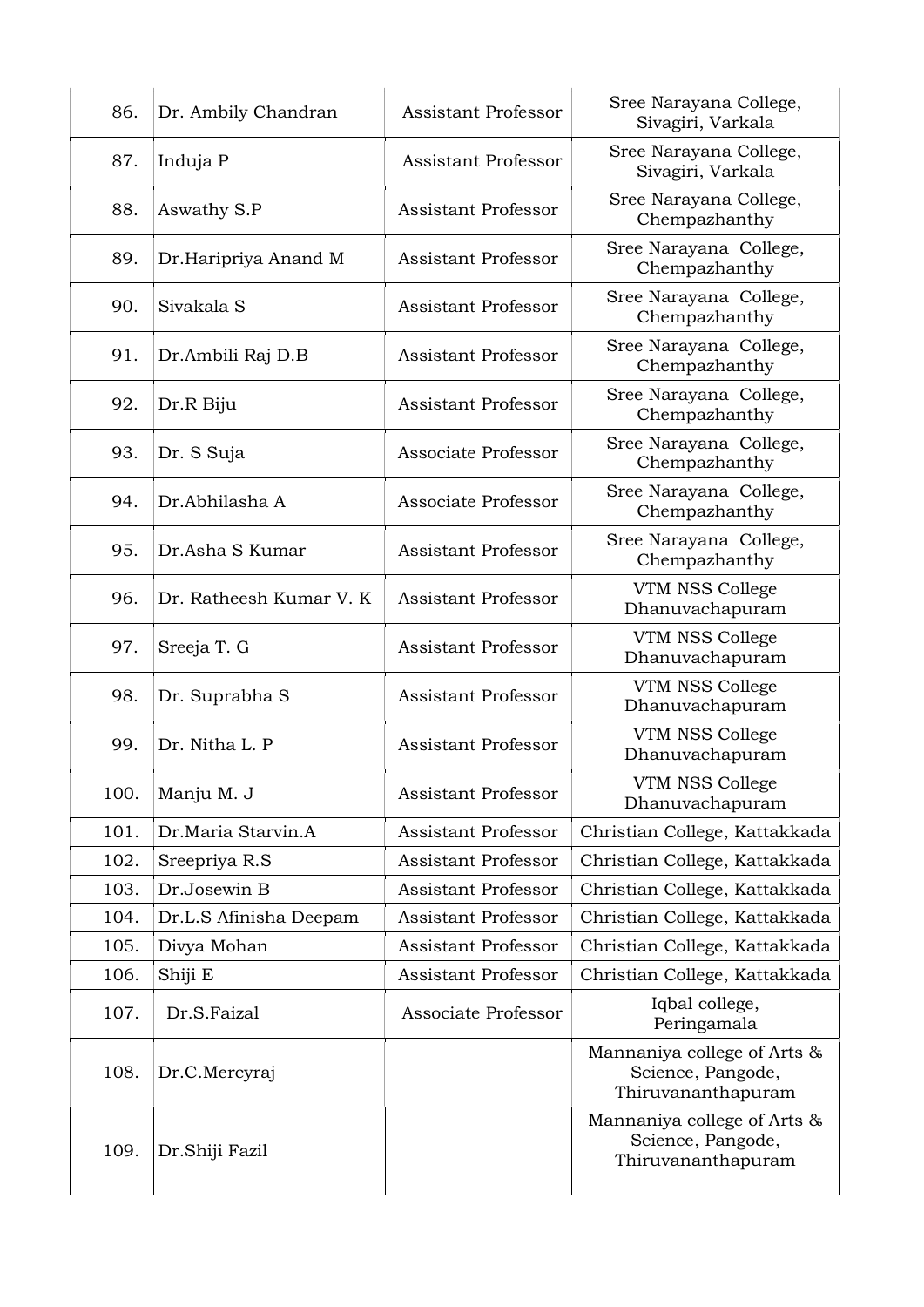| 110. | Dr.Siyad U              |                            | Mannaniya college of Arts &<br>Science, Pangode,<br>Thiruvananthapuram |
|------|-------------------------|----------------------------|------------------------------------------------------------------------|
| 111. | Dr.Sajith S             | <b>Assistant Professor</b> | Baby John Memorial<br>Government College, Chavara                      |
| 112. | Dr.Minitha R            | <b>Assistant Professor</b> | Baby John Memorial<br>Government College, Chavara                      |
| 113. | Dr.Asha A               | <b>Assistant Professor</b> | Baby John Memorial<br>Government College, Chavara                      |
| 114. | Antony Bruz             | <b>Assistant Professor</b> | Baby John Memorial<br>Government College, Chavara                      |
| 115. | Dr.Suma N               | Associate Professor        | Fatima Mata National College,<br>Kollam                                |
| 116. | Dr.Apsara A.P           | <b>Assistant Professor</b> | Fatima Mata National College,<br>Kollam                                |
| 117. | Dr.Sarau Devi A         | <b>Assistant Professor</b> | Fatima Mata National College,<br>Kollam                                |
| 118. | Dr.Biju Mathew          | <b>Assistant Professor</b> | Fatima Mata National College,<br>Kollam                                |
| 119. | Dr.Manohar D Mullassery | <b>Assistant Professor</b> | Fatima Mata National College,<br>Kollam                                |
| 120. | Dr.Noeline B Fernandez  | <b>Assistant Professor</b> | Fatima Mata National College,<br>Kollam                                |
| 121. | Dr.Mary Nancy T.E       | <b>Assistant Professor</b> | Fatima Mata National College,<br>Kollam                                |
| 122. | Mini V                  | <b>Assistant Professor</b> | Fatima Mata National College,<br>Kollam                                |
| 123. | Dr.Shibu Joseph S.T     | <b>Assistant Professor</b> | Fatima Mata National College,<br>Kollam                                |
| 124. | Sherine Mol C.B         | <b>Assistant Professor</b> | Fatima Mata National College,<br>Kollam                                |
| 125. | Dr.Deepa S              | Associate Professor        | K.S.M.D.B College<br>Sasthamcotta                                      |
| 126. | K Lisy                  | Associate Professor        | K.S.M.D.B College<br>Sasthamcotta                                      |
| 127. | Dr.Beena S              | Associate Professor        | K.S.M.D.B College<br>Sasthamcotta                                      |
| 128. | Dr.Sujayakumari S       | Associate Professor        | K.S.M.D.B College<br>Sasthamcotta                                      |
| 129. | Preetha G Prasad        | <b>Assistant Professor</b> | K.S.M.D.B College<br>Sasthamcotta                                      |
| 130. | Indose Aravind          | <b>Assistant Professor</b> | K.S.M.D.B College<br>Sasthamcotta                                      |
| 131. | Meera A.P               | <b>Assistant Professor</b> | K.S.M.D.B College<br>Sasthamcotta                                      |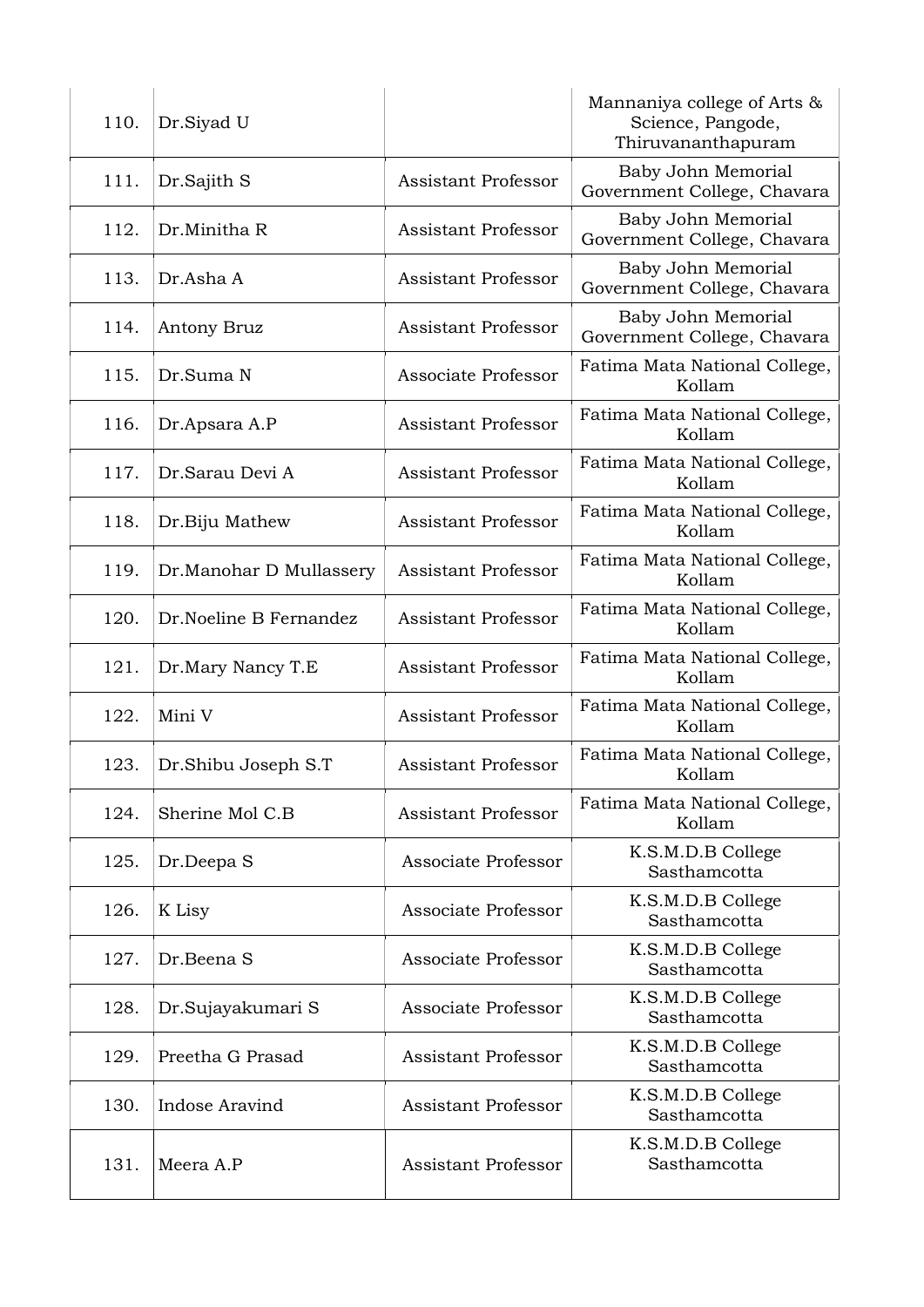| 132. | Radhika Nath G        | <b>Assistant Professor</b> | K.S.M.D.B College<br>Sasthamcotta        |
|------|-----------------------|----------------------------|------------------------------------------|
| 133. | Suma N.D              | <b>Assistant Professor</b> | K.S.M.D.B College<br>Sasthamcotta        |
| 134. | Dr.Binusree Jayan     | <b>Assistant Professor</b> | K.S.M.D.B College<br>Sasthamcotta        |
| 135. | Dr.Shelma R           | <b>Assistant Professor</b> | K.S.M.D.B College<br>Sasthamcotta        |
| 136. | Dr. Sandeep S         | <b>Assistant Professor</b> | K.S.M.D.B College<br>Sasthamcotta        |
| 137. | Dr. Chithra Gopinath  | <b>Assistant Professor</b> | TKM College of Arts & Science,<br>Kollam |
| 138. | Dr.Anas S             | <b>Assistant Professor</b> | TKM College of Arts & Science,<br>Kollam |
| 139. | Dr.Suma Lekshmi S     | <b>Assistant Professor</b> | TKM College of Arts & Science,<br>Kollam |
| 140. | Dr.Siyad M.A          | <b>Assistant Professor</b> | TKM College of Arts & Science,<br>Kollam |
| 141. | Sherifa Rahim         | <b>Assistant Professor</b> | TKM College of Arts & Science,<br>Kollam |
| 142. | Dr.Abdul Rahim M.K    | <b>Assistant Professor</b> | TKM College of Arts & Science,<br>Kollam |
| 143. | Dr.Tharun Rauf        | <b>Assistant Professor</b> | TKM College of Arts & Science,<br>Kollam |
| 144. | Dr.Simi Mole H        | <b>Assistant Professor</b> | TKM College of Arts & Science,<br>Kollam |
| 145. | Anju Alex             | <b>Assistant Professor</b> | St.Gregorios College,<br>Kottarakkara    |
| 146. | Dr.Francis Chacko     | <b>Assistant Professor</b> | St.Gregorios College,<br>Kottarakkara    |
| 147. | Pinky Abraham         | <b>Assistant Professor</b> | St.Gregorios College,<br>Kottarakkara    |
| 148. | Bency John            | <b>Assistant Professor</b> | St.Gregorios College,<br>Kottarakkara    |
| 149. | Dr.Remya R            | <b>Assistant Professor</b> | St. Gregorios College,<br>Kottarakkara   |
| 150. | Dr.Jisha K.R          | <b>Assistant Professor</b> | St.Gregorios College,<br>Kottarakkara    |
| 151. | Dr.Manu V             | <b>Assistant Professor</b> | St.Gregorios College,<br>Kottarakkara    |
| 152. | Dr.Binil P Sasidharan | <b>Assistant Professor</b> | St.Gregorios College,<br>Kottarakkara    |
| 153. | Shiju Thomas          | <b>Assistant Professor</b> | St.Gregorios College,<br>Kottarakkara    |
| 154. | Bindhya M Babu        | <b>Assistant Professor</b> | St.Gregorios College,<br>Kottarakkara    |
|      |                       |                            |                                          |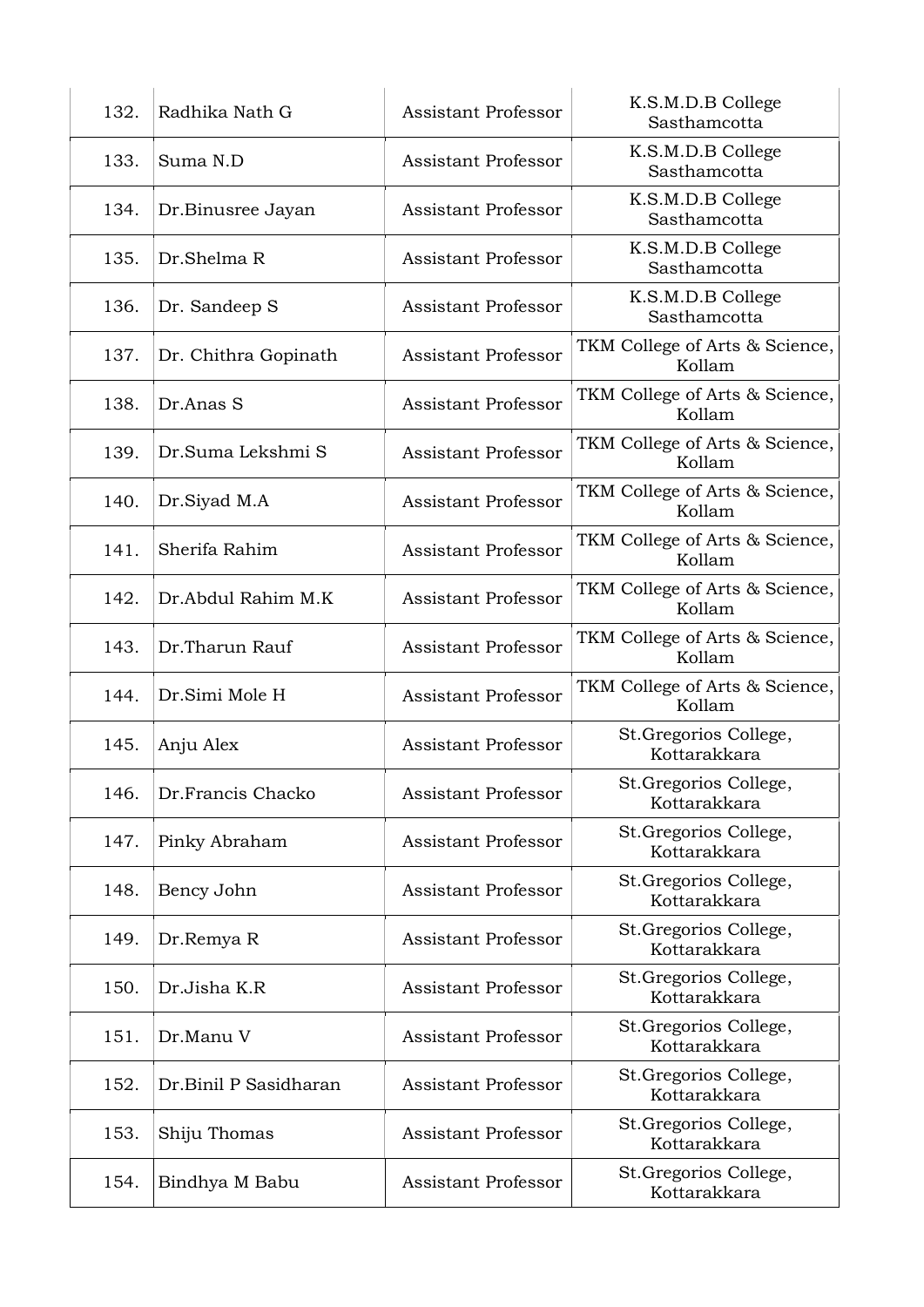| 155. | Renu Thomas           | Associate Professor        | St.Stephen's College<br>Pathanapuram       |
|------|-----------------------|----------------------------|--------------------------------------------|
| 156. | Dr.Sujamol M.S        | <b>Assistant Professor</b> | St.Stephen's College<br>Pathanapuram       |
| 157. | Sheeba Baby Alex      | <b>Assistant Professor</b> | St.Stephen's College<br>Pathanapuram       |
| 158. | Suja Jacob            | Assistant Professor        | St.Stephen's College<br>Pathanapuram       |
| 159. | Dr.Anoop M.R          | <b>Assistant Professor</b> | St.Stephen's College<br>Pathanapuram       |
| 160. | Anju Mathew           | <b>Assistant Professor</b> | St.Stephen's College<br>Pathanapuram       |
| 161. | Dr.Sunesh C.D         | <b>Assistant Professor</b> | St.Stephen's College<br>Pathanapuram       |
| 162. | Dr.Sheeba Alexander   | <b>Assistant Professor</b> | St.Stephen's College<br>Pathanapuram       |
| 163. | Dr.Sherine Alex       | <b>Assistant Professor</b> | St.Stephen's College<br>Pathanapuram       |
| 164. | Dr.Rejani P           | <b>Assistant Professor</b> | NSS College Nilamel                        |
| 165. | Dr.Sreekanth R        | <b>Assistant Professor</b> | NSS College Nilamel                        |
| 166. | Archana S.R           |                            | Sree Narayana College for<br>Women, Kollam |
| 167. | Arunima S.R           |                            | Sree Narayana College for<br>Women, Kollam |
| 168. | Asha C.L              |                            | Sree Narayana College for<br>Women, Kollam |
| 169. | Dr.Asha Bhanu A.V     |                            | Sree Narayana College for<br>Women, Kollam |
| 170. | Dr.Chithra P.G        |                            | Sree Narayana College for<br>Women, Kollam |
| 171. | Dr.Nisha V            |                            | Sree Narayana College for<br>Women, Kollam |
| 172. | Dr.Poornima Vijayan P |                            | Sree Narayana College for<br>Women, Kollam |
| 173. | Dr.Suma S             |                            | Sree Narayana College for<br>Women, Kollam |
| 174. | Dr.Vijayalekshmi V    |                            | Sree Narayana College for<br>Women, Kollam |
| 175. | Pavitha P.A           |                            | Sree Narayana College for<br>Women, Kollam |
| 176. | Renjini S             |                            | Sree Narayana College for<br>Women, Kollam |
| 177. | Dr V L Pushpa         | Asssociate Professor       | S N College, Kollam                        |
| 178. | Dr S V Manoj          | <b>Assistant Professor</b> | S N College, Kollam                        |
| 179. | Dr Ramadevi B         | Assistant Professor        | S N College, Kollam                        |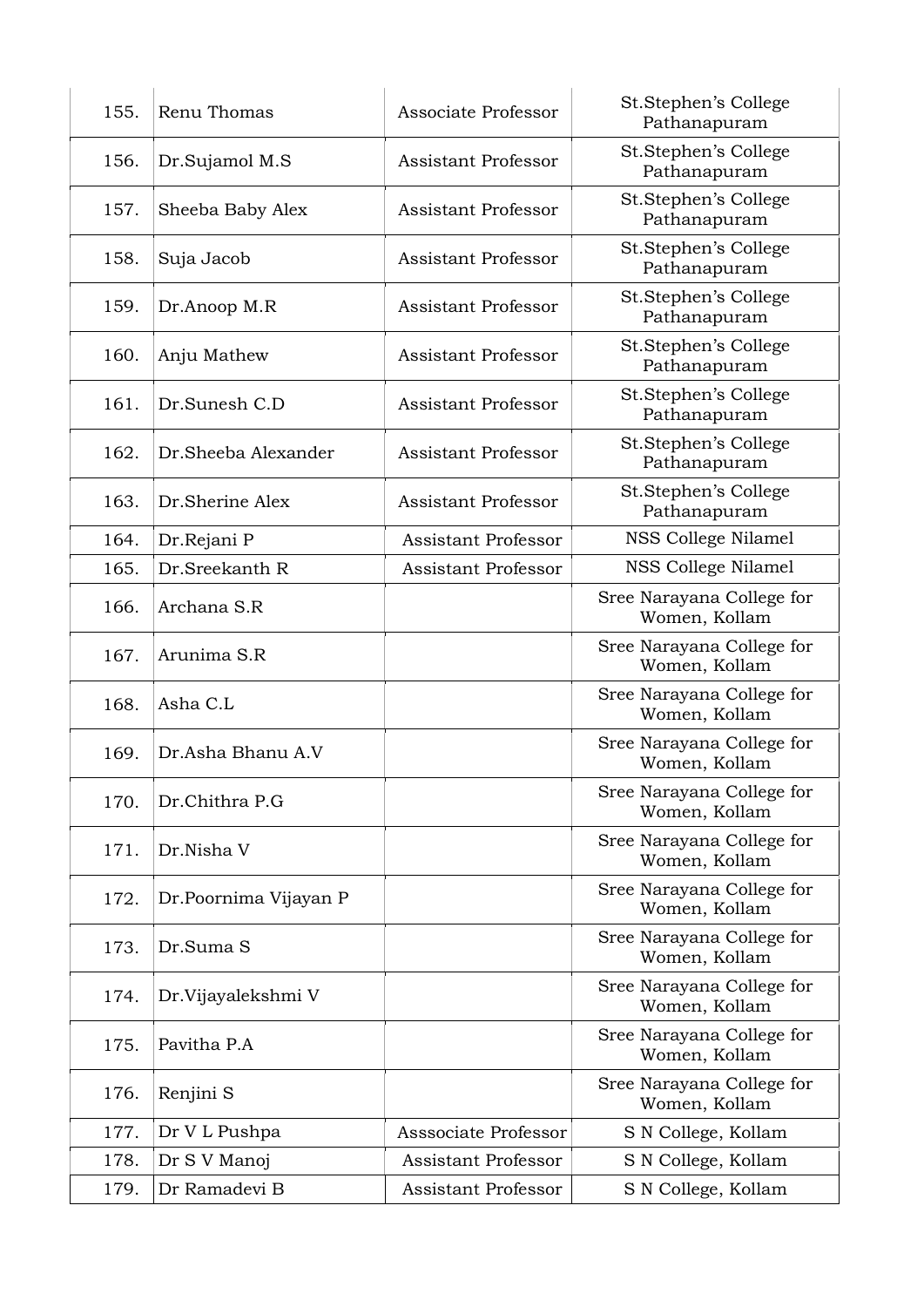| 180. | Dr P Nikhil Chandra   | <b>Assistant Professor</b> | S N College, Kollam                  |
|------|-----------------------|----------------------------|--------------------------------------|
| 181. | Dr Rijith S           | <b>Assistant Professor</b> | S N College, Kollam                  |
| 182. | Jeneena K B           | <b>Assistant Professor</b> | S N College, Kollam                  |
| 183. | Abhilash S            | Assistant Professor        | S N College, Kollam                  |
| 184. | Dr Deepa J P          | <b>Assistant Professor</b> | S N College, Kollam                  |
| 185. | Dr Praveen Prakash    | <b>Assistant Professor</b> | S N College, Kollam                  |
| 186. | Dr Sreeramya T S      | <b>Assistant Professor</b> | S N College, Kollam                  |
| 187. | Dr Deepa J R          | <b>Assistant Professor</b> | S N College, Kollam                  |
| 188. | Dr Vivek B            | <b>Assistant Professor</b> | S N College, Kollam                  |
| 189. | Dr Sumesh R V         | <b>Assistant Professor</b> | S N College, Kollam                  |
| 190. | Dr.Thomas Mathew      | <b>Assistant Professor</b> | St.John's College, Anchal            |
| 191. | Simi Saju             | <b>Assistant Professor</b> | St.John's College, Anchal            |
| 192. | Dr.Jinu M.John        | <b>Assistant Professor</b> | St.John's College, Anchal            |
| 193. | Dr.Arun P.S           | <b>Assistant Professor</b> | St.John's College, Anchal            |
| 194. | Lt.Dr.V Arun          | <b>Assistant Professor</b> | SN College, Punalur.                 |
| 195. | Dr.Divya V            | <b>Assistant Professor</b> | SN College, Punalur.                 |
| 196. | Dr.Gopan Raj          | <b>Assistant Professor</b> | SN College, Punalur.                 |
| 197. | Raji V                | <b>Assistant Professor</b> | SN College, Punalur.                 |
| 198. | Dancy Surendran       | <b>Assistant Professor</b> | SN College, Punalur.                 |
| 199. | Neethu Pradeep        | <b>Assistant Professor</b> | SN College, Punalur.                 |
| 200. | Dr.R.Prakash Chandran | <b>Assistant Professor</b> | MMNSS College, Kottiyam              |
| 201. | Dr.Syamkrishnan K     | Assistant Professor        | MMNSS College, Kottiyam              |
| 202. | Dr.Athira C.J         | <b>Assistant Professor</b> | MMNSS College, Kottiyam              |
| 203. | Dr M S Latha          | Principal                  | Sree Narayana College,<br>Chathannur |
| 204. | Dr.Vidhya R.L         | <b>Assistant Professor</b> | Sree Narayana College,<br>Chathannur |
| 205. | Dr. N B Sreekala      | <b>Assistant Professor</b> | Sree Narayana College,<br>Chathannur |
| 206. | Muthu <sub>S</sub>    | <b>Assistant Professor</b> | Sree Narayana College,<br>Chathannur |
| 207. | Siji K Mary           | <b>Assistant Professor</b> | Bishop Moore College,<br>Mavelikkara |
| 208. | Rekha Rose Koshy      | <b>Assistant Professor</b> | Bishop Moore College,<br>Mavelikkara |
| 209. | Deepa Thomas          | Assistant Professor        | Bishop Moore College,<br>Mavelikkara |
| 210. | Abha K                | <b>Assistant Professor</b> | Bishop Moore College,<br>Mavelikkara |
| 211. | Linda E Jacob         | Assistant Professor        | Bishop Moore College,<br>Mavelikkara |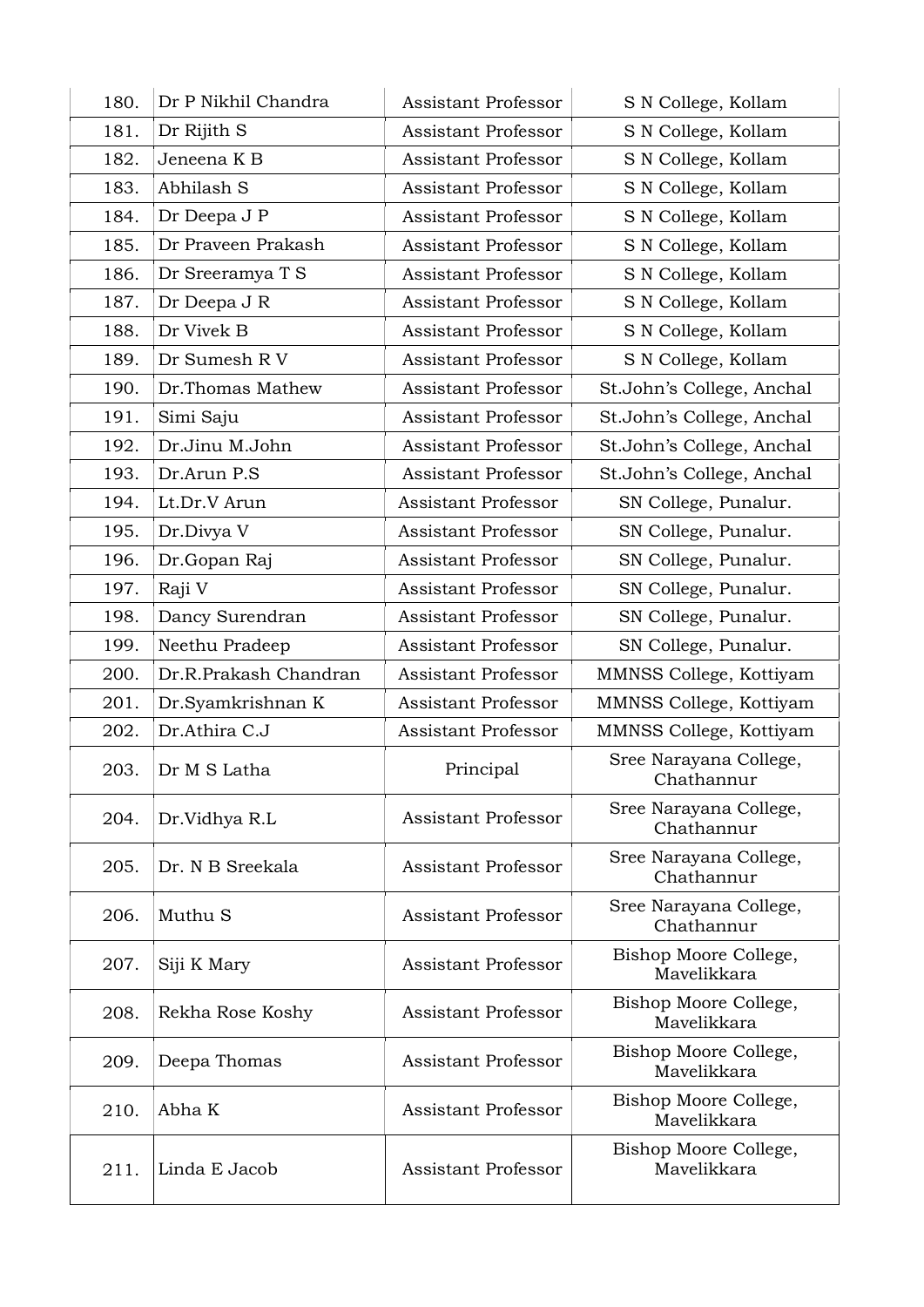| 212. | Bessy Mary Philip               | <b>Assistant Professor</b> | Bishop Moore College,<br>Mavelikkara        |
|------|---------------------------------|----------------------------|---------------------------------------------|
| 213. | Silpa Anu Mathew                | <b>Assistant Professor</b> | Bishop Moore College,<br>Mavelikkara        |
| 214. | Tressia Alias Princy<br>Poulose | <b>Assistant Professor</b> | Bishop Moore College,<br>Mavelikkara        |
| 215. | Dr.Rani Abraham                 | <b>Assistant Professor</b> | Christian College, Chengannur               |
| 216. | Roshni Thomas                   | <b>Assistant Professor</b> | Christian College, Chengannur               |
| 217. | Rekha Unni                      | <b>Assistant Professor</b> | Christian College, Chengannur               |
| 218. | Dr.Sujesh Baby                  | <b>Assistant Professor</b> | Christian College, Chengannur               |
| 219. | Dr.Teena Lis Luke               | <b>Assistant Professor</b> | Christian College, Chengannur               |
| 220. | Dr.Prinson P Samuel             | <b>Assistant Professor</b> | Christian College, Chengannur               |
| 221. | Dr.Manoj C.Raj                  | <b>Assistant Professor</b> | Christian College, Chengannur               |
| 222. | Dr.Neethu Sundresan             | <b>Assistant Professor</b> | MSM College, Kayamkulam                     |
| 223. | Divya V                         | <b>Assistant Professor</b> | MSM College, Kayamkulam                     |
| 224. | Sunitha V.R                     | <b>Assistant Professor</b> | MSM College, Kayamkulam                     |
| 225. | Dr.M Lekshmi                    | <b>Assistant Professor</b> | MSM College, Kayamkulam                     |
| 226. | Dr.Reena T.A                    |                            | MSM College, Kayamkulam                     |
| 227. | Anu K                           | <b>Assistant Professor</b> | MSM College, Kayamkulam                     |
| 228. | S.Mahadevi                      | Associate Professor        | NSS College, Cherthala                      |
| 229. | Divya K.M                       | <b>Assistant Professor</b> | NSS College, Cherthala                      |
| 230. | Dr.Sudheesh N                   | <b>Assistant Professor</b> | NSS College, Cherthala                      |
| 231. | Dr.Sandhya K.P                  | <b>Assistant Professor</b> | NSS College, Cherthala                      |
| 232. | Dr.Praveen A.K                  | <b>Assistant Professor</b> | NSS College, Cherthala                      |
| 233. | Dr.Praveen N.K                  | <b>Assistant Professor</b> | NSS College, Cherthala                      |
| 234. | Umadevi A.G                     | Assistant Professor        | NSS College, Cherthala                      |
| 235. | Dr.Meera V                      | Associate Professor        | Sree Narayana College,<br>Cherthala         |
| 236. | Dr.Dhanya Vishwam               | <b>Assistant Professor</b> | Sree Narayana College,<br>Cherthala         |
| 237. | Dr.Jesny S                      | <b>Assistant Professor</b> | Sree Narayana College,<br>Cherthala         |
| 238. | Shaija P.B                      | <b>Assistant Professor</b> | Sree Narayana College,<br>Cherthala         |
| 239. | Sarunkumar T.R                  | <b>Assistant Professor</b> | Sree Narayana College,<br>Cherthala         |
| 240. | Sr.Barakala Pushpa              | <b>Assistant Professor</b> | St.Joseph's College for<br>Women, Alappuzha |
| 241. | Jicky Elizabeth Joshy           | <b>Assistant Professor</b> | St.Joseph's College for<br>Women, Alappuzha |
| 242. | Dr.Kumari Nisha S               | <b>Assistant Professor</b> | St.Joseph's College for<br>Women, Alappuzha |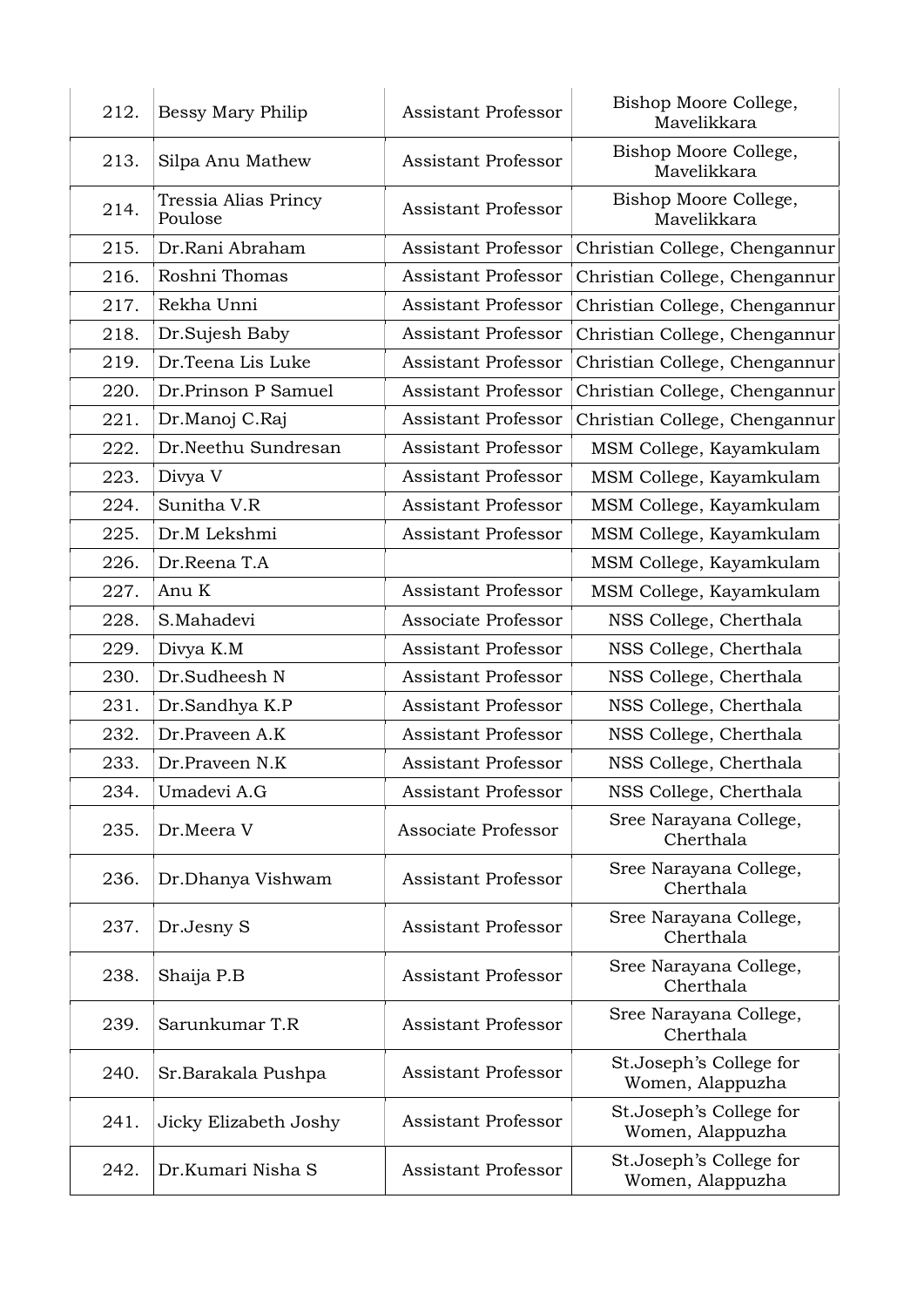| 243. | Dr.Sarika Sivakumar        | <b>Assistant Professor</b> | St. Joseph's College for<br>Women, Alappuzha     |
|------|----------------------------|----------------------------|--------------------------------------------------|
| 244. | Dr.Remya K                 | <b>Assistant Professor</b> | St.Joseph's College for<br>Women, Alappuzha      |
| 245. | Dr.C.Krishnakumar          | Associate Professor        | SD College, Alappuzha                            |
| 246. | Dr.K.H.Prema               | Associate Professor        | SD College, Alappuzha                            |
| 247. | Dr.P.Girija                | Associate Professor        | SD College, Alappuzha                            |
| 248. | Dr.P.S.Parameswaran        | Associate Professor        | SD College, Alappuzha                            |
| 249. | Dr.Manjumol K.A            | <b>Assistant Professor</b> | SD College, Alappuzha                            |
| 250. | Dr.Manoj P                 | <b>Assistant Professor</b> | St.Michael's College,<br>Cherthala               |
| 251. | Dr. Seena Elizabeth George | Assistant Professor        | St.Michael's College,<br>Cherthala               |
| 252. | Dr.Pearl Augustine         | <b>Assistant Professor</b> | St.Michael's College,<br>Cherthala               |
| 253. | Liya Jose M                | <b>Assistant Professor</b> | St.Michael's College,<br>Cherthala               |
| 254. | Joseph Libin K.L           | <b>Assistant Professor</b> | St.Michael's College,<br>Cherthala               |
| 255. | Dr.Been james              | <b>Assistant Professor</b> | St.Michael's College,<br>Cherthala               |
| 256. | Smitha T.R.                | <b>Assistant Professor</b> | TK Madhava Memorial College,<br>Nangiarkulangara |
| 257. | Dr. T. Sreeja              | <b>Assistant Professor</b> | TK Madhava Memorial College,<br>Nangiarkulangara |
| 258. | N. Saneesh kumar           | <b>Assistant Professor</b> | TK Madhava Memorial College,<br>Nangiarkulangara |
| 259. | E. V. Savitha              | <b>Assistant Professor</b> | TK Madhava Memorial College,<br>Nangiarkulangara |
| 260. | Dr. V. Sreeja              | <b>Assistant Professor</b> | TK Madhava Memorial College,<br>Nangiarkulangara |
| 261. | Dr. Divya Dinesh           | <b>Assistant Professor</b> | TK Madhava Memorial College,<br>Nangiarkulangara |
| 262. | Dr.P.K.Sreekumar           | Associate Professor        | NSS College,<br>Pandalam, Pathanamthitta         |
| 263. | Dr.Renjusha S              | <b>Assistant Professor</b> | NSS College,<br>Pandalam, Pathanamthitta         |
| 264. | Dr.Sreenath K              | <b>Assistant Professor</b> | NSS College,<br>Pandalam, Pathanamthitta         |
| 265. | Dr.Jeena V.R               | <b>Assistant Professor</b> | NSS College,<br>Pandalam, Pathanamthitta         |
| 266. | Dr.Sreedhanya S            | <b>Assistant Professor</b> | NSS College,<br>Pandalam, Pathanamthitta         |
| 267. | Dr.Sarish S                | <b>Assistant Professor</b> | NSS College,<br>Pandalam, Pathanamthitta         |